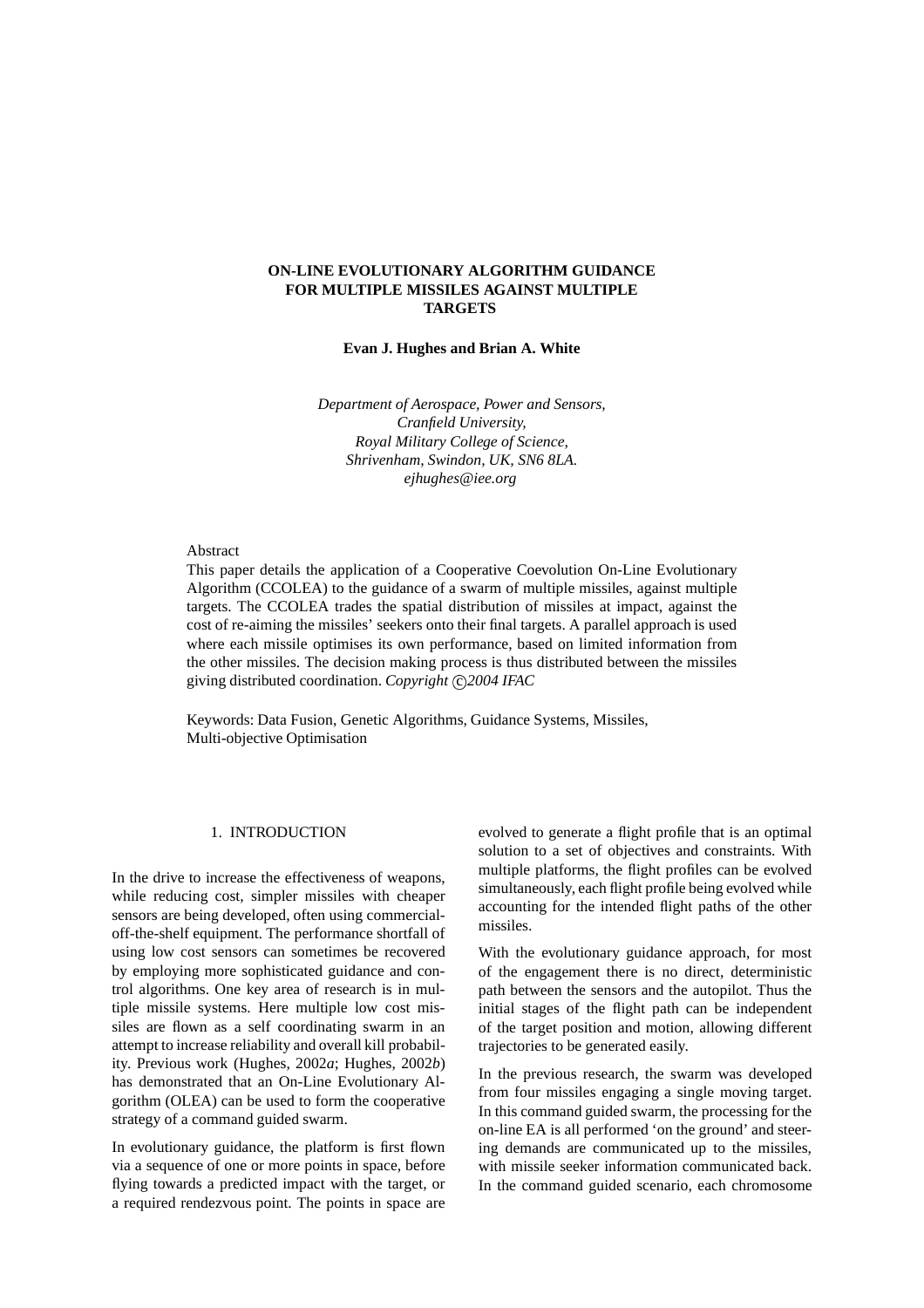of the OLEA describes a complete guidance scenario for all the missiles. All of the missiles are modelled together and the objectives can be assessed based on perfect knowledge of the anticipated behaviour of the missiles'.

This paper details the significant extension of the existing work to:

- (1) Distributed cooperative coevolution with local processing on each missile giving asynchronous parallel operation, rather than a command guided system with a single processing system 'on the ground', and
- (2) multiple missiles against multiple targets.

The CCOLEA allows complex swarm behaviours to emerge, yet only requiring low bandwidth communications, for example in this paper each missile broadcasts, ten times per second, the estimated time of impact, estimated impact angle, index of target being engaged and estimated speed at impact. The asynchronous nature of the parallel processing system makes the swarm robust to intermittent communication. With each missile carrying its own processing, heterogeneous swarms can be formed very easily using missiles with different performance capabilities, as the missiles only need detailed models of themselves and not the other members of the swarm.

Section 2 describes the missile and guidance model used in this paper, section 3 describes the structure and application of the OLEA, section 4 describes example scenarios and demonstrates the behaviour of the OLEA swarm guidance and section 5 concludes.

### 2. MISSILE MODEL

#### *2.1 Missile Model*

The missile model used in this paper is simple, but may be representative of a low-cost missile. A simple fixed wide-field-of-view Imaging Infra-Red seeker is assumed, and simple bang-bang control, creating a non-linear system. The scenario is that the missiles will be gun launched with a muzzle velocity  $V \approx$  $600<sup>m</sup>/s$  and have no propulsion of their own. Drag is assumed along with a velocity dependent drag coefficient. The magnitude of the lateral acceleration, *a<sup>l</sup>* , when the fin is not in the zero position, is given by (1), where *L* is a constant coefficient of approximately  $L \approx 98/330$  giving 10*g* lateral acceleration at a speed of Mach 1.

$$
a_l = L|V_f| \tag{1}
$$

It is assumed that although the drag is proportional to velocity squared, the drag coefficient decreases linearly with velocity. The resulting longitudinal acceleration,  $a_f$ , is given by (2), where C is a constant coefficient of approximately  $C \approx 0.005$ , and  $L_d \approx 0.1$ is a lift-drag coupling coefficient.

$$
a_f = -C|V_f| - |a_l|L_d \tag{2}
$$

To keep processing speed high, a simple fixed step integration process was used with a time step of 0.1 seconds for the missile simulations, and a 0.2 second step for the 'internal' trajectory predictions. The large step size can cause a rapid build up of numerical errors, so (3) is used to try to mitigate many large errors.

$$
|V_{t+1}| = |V_t| + a_f \delta t
$$
  
\n
$$
\angle V_{t+1} = \angle V_t + \frac{a_l}{|V_t|} \delta t
$$
  
\n
$$
P_{t+1} = P_t + V_t \delta t
$$
\n(3)

#### *2.2 Guidance Heuristics*

For simplicity, a *pursuit* guidance system has been used (Zarchan, 1997). Here the missile simply steers towards the current target position. The missile will steer towards the way-point until the distance to the way-point increases. When the way-point is active, the missile will then steer towards the current selected target. Although the missile is assumed to be estimating target velocity and acceleration and so could easily use more complex laws such as Augmented Proportional Navigation, pursuit guidance often results in a near tail-chase scenario and as such, the OLEA will have to work much harder in order to provide any useful shaping for the trajectory.

The control surface is assumed to be a fin with bangbang control. The fin is assumed to have a zero latax central position and only moves if the missile's forward velocity vector is more than  $1^\circ$  from the estimated line-of sight to the target. The fin then pulls maximum available latax (1) until the line-of-sight to the target is within  $1^{\circ}$  of the velocity vector. The lineof-sight to the target may not be equal to the the seeker pointing angle if the missile is tracking one target but engaging another, or flying towards the way-point.

# 3. ON-LINE EVOLUTIONARY ALGORITHM (OLEA)

## *3.1 Introduction*

Evolutionary Algorithms are optimisation procedures which operate over a number of cycles (generations) and are designed to mimic the natural selection process through evolution and survival of the fittest (Deb, 2001). A *population* of *M* possible solutions is maintained by the algorithm. Each potential solution is represented by one *chromosome*. This is the genetic description of the solution and may be broken into *n* sections called *genes*. Each gene represents a single parameter in the problem, therefore a problem that has eight unknowns, for example, would require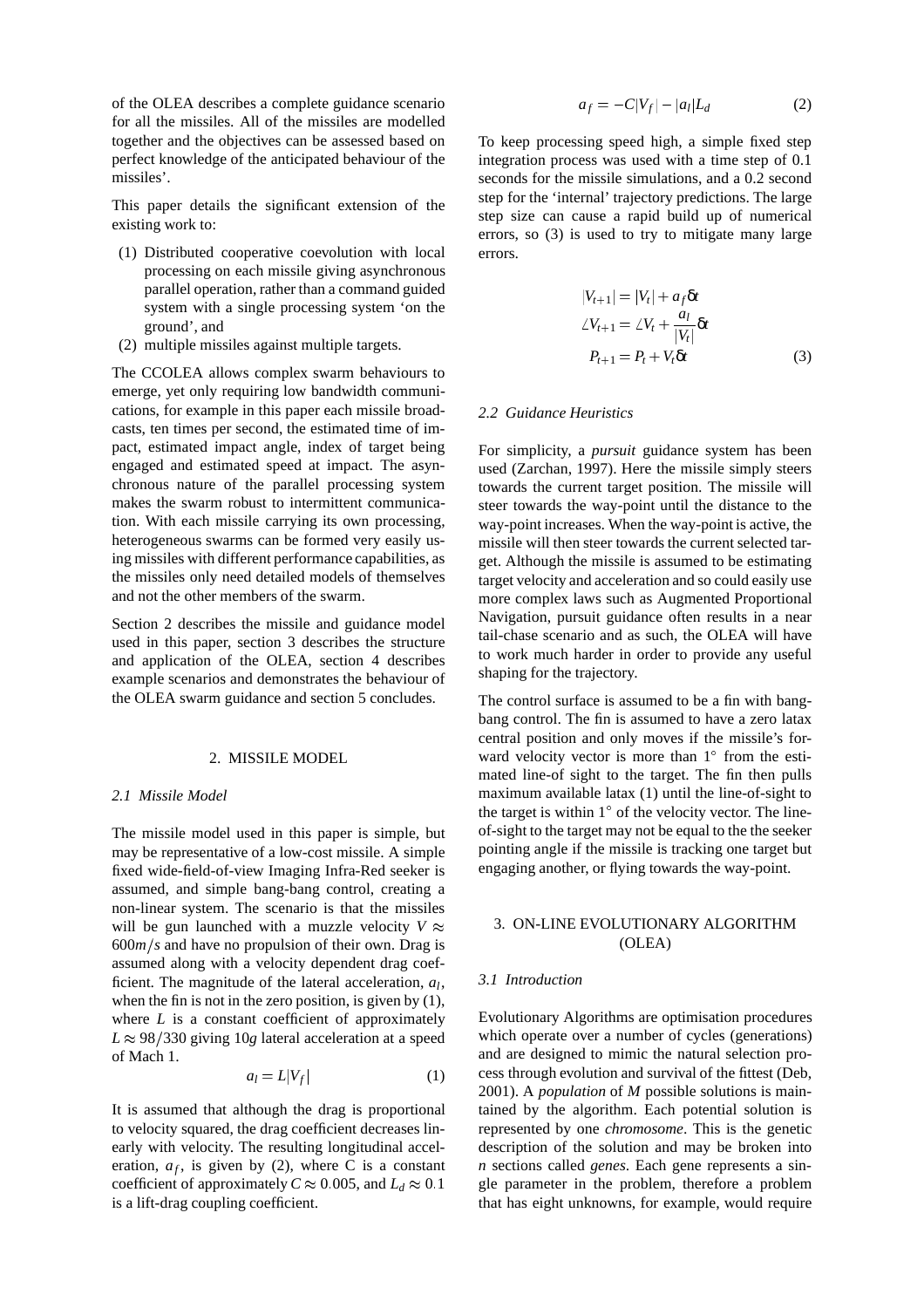a chromosome with eight genes to describe it. The chromosome could be represented as vector  $Q$  where the elements of the vector are the genes. Each trial solution forms a single point in the parameter space.

The three simple operations found in nature: natural selection, mating and mutation are used to generate new chromosomes and therefore new potential solutions. Each chromosome is evaluated at every generation using an *objective function* that is able to distinguish good solutions from bad ones and the chromosome's performance is assigned a score. With each new generation, some of the old chromosomes are removed to make room for the new improved offspring. Despite being very simple to code, requiring no directional or derivative information from the objective function and being capable of handling a large number of parameters simultaneously, Evolutionary Algorithms can achieve excellent results.

### *3.2 OLEA structure*

The basic OLEA is described in the algorithm:

(1) 
$$
\chi = U(\frac{L}{\chi}, H\chi)
$$
  
\n(2) 
$$
O_t = F(\chi_t, Z_t)
$$
  
\n(3) 
$$
Y_t = D(\chi_t, O_t, Z_t)
$$
  
\n(4) 
$$
\chi'_t = S(\chi_t, O_t)
$$
  
\n(5) 
$$
\chi_{t+1} = H(\chi'_t, Z_t)
$$
  
\n(6) 
$$
t = t + 1
$$
, if not end, repeat from step 2.

In the algorithm,  $\chi_t$  represents the array of chromosomes at time *t*. In systems where the chromosome is a fixed length vector, χ would be a matrix with one row for each member of the population and one column for each gene. The function  $U()$  is a random distribution (usually uniform) between the upper and lower bounds of each gene value. Thus the first line of the algorithm generates a random population for the OLEA.

The array of objective values and constraint satisfaction indices at time *t* is represented by  $O_t$ . The objectives are calculated based on the model described by the function  $F()$ , the population  $\chi_t$  and the observation of the environment  $Z_t$ . In general there will be multiple objectives calculated for each member of the population. The algorithm makes the implicit assumption that the measurement  $Z_t$  and the function  $F()$  are subject to noise and uncertainty.

The OLEA output at time  $t$  is denoted by  $Y_t$  and is a function of the chromosomes  $\chi_t$ , the objective and constraint values  $O_t$ , the observed state of the environment  $Z_t$  and the model function  $D()$ . In the multiple missile system, the output is the current best way-point and target index. In a system with multiple objectives that evolves a Pareto set, the function *D*() is the decision maker that must choose one solution from the set to use as the current operating point.

The population update is performed by function *S*(). The function must perform the crossover, mutation

and selection process, providing the selective pressure to drive the population towards a good solution. In a multi-objective system, the function must generate and maintain an estimate of interesting regions of the Pareto set. The output is a new population to evaluate in the next generation.

The fifth step uses  $H()$  to create the population ready for the next generation by providing a state update if necessary. For example, if position and velocity and acceleration were being estimated from acceleration measurements,  $H()$  would update the position from velocity, and the velocity from acceleration ready for the next iteration. Often  $H() = 1$  is used where the chromosome remains unchanged between generations. The function  $H()$  may also be a local optimisation process to allow hybrid and memetic algorithms to be created, where the chromosome is modified based on the results of a local optimisation process.

The algorithm is repeated, usually with one generation per time increment, until the estimated parameters are no longer required. The framework allows on-line, multiobjective, multi-species, parallel, memetic and hybrid algorithms, as well as very simple evolutionary algorithms to be represented with a wide range of crossover and mutation strategies.

#### *3.3 Cooperative Coevolutionary OLEA*

With parallel cooperative coevolution, each missile runs its own OLEA. The chromosome within each missile is of the form  $[x \ y \ z \ T]$ , where the vector  $[x \quad y \quad z]$  is the location of the way-point for the missile and *T* is the index of the target to aim at after the way-point is passed. The function  $F()$  of the OLEA contains a simulation of the dynamic behaviour of the missile, given the input chromosome set  $\chi_t$  and environmental state  $Z_t$ . The environmental state consists of: the current estimated missile position, velocity and seeker state; the current estimate of the parameters of the target of interest; and a set of information from the other missiles indicating their current intended action. Each missile may have its own unique  $F()$ , allowing a set of heterogeneous missiles to be used to form the swarm, each with a very different dynamic model. It is assumed that a separate data fusion process is used to capture predicted target data from other missiles, and possibly other sensors, to create a unified air-picture, allowing targets to be identified uniquely by an index number.

Each missile broadcasts its current intended action to the other missiles in the swarm ten times each second. The data rate may be reduced if the action has not changed, but at the minimum, a 'keep alive' signal should be sent to indicate the missile is part of the swarm. The data transmitted is the vector  $[M \quad \alpha_i \quad t_i \quad T_i \quad |V_i| \quad L_i \quad \delta d_i],$  where *M* is the missile identification number,  $\alpha_i$  is the predicted impact angle,  $t_i$  is the predicted impact time,  $T_i$  is the index of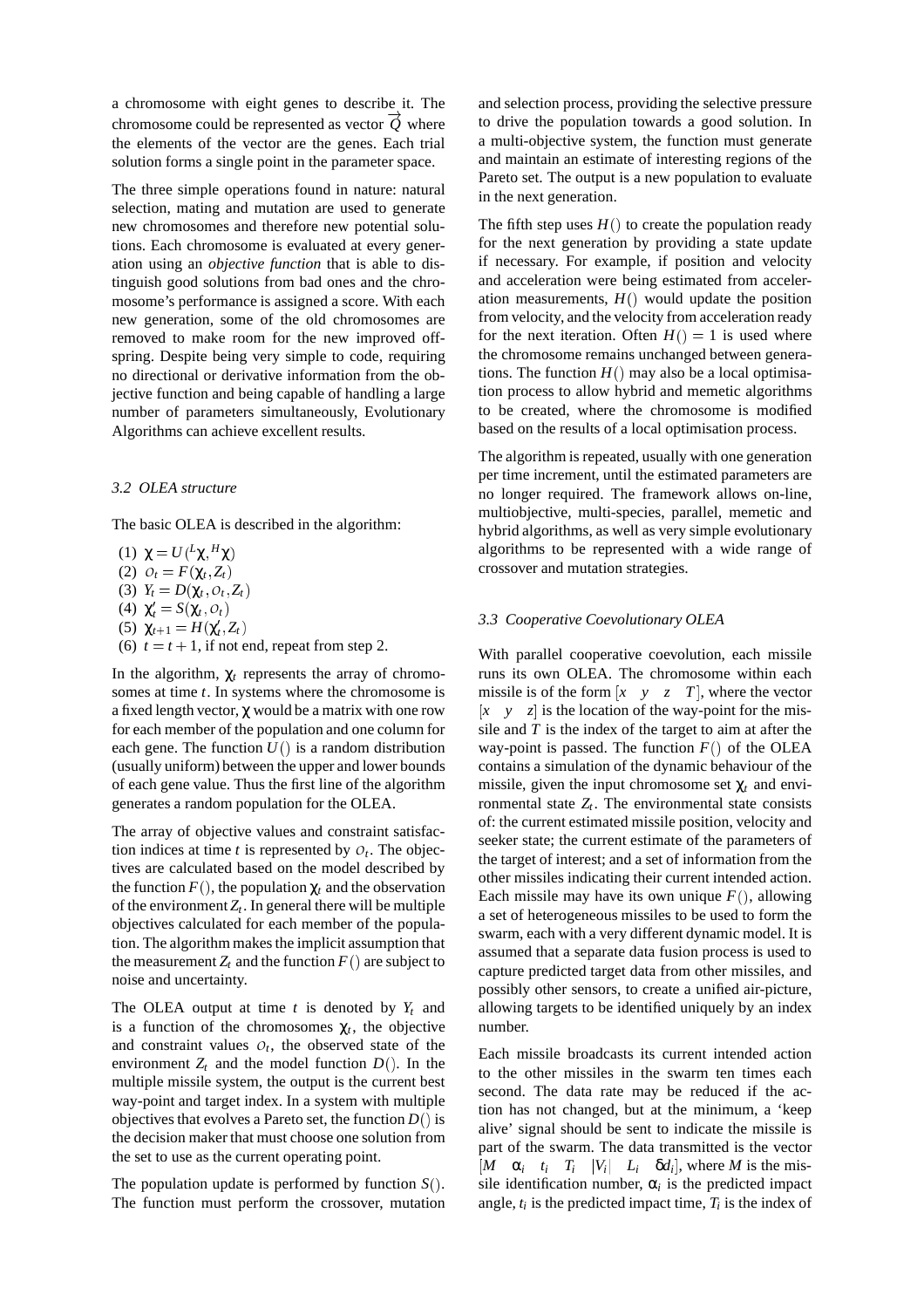the target being engaged,  $|v_i|$  is the predicted impact speed, *L<sup>i</sup>* is the predicted lateral acceleration at impact and  $\delta d_i$  is the predicted miss distance.

If the way-point is extreme and the prediction indicates that the missile cannot hit the target, the waypoint is ignored and the missile aims at the selected target directly. The objective values are then assessed on the 'default' missile behaviour.

Each missile collects the broadcast information from the other members of the swarm and bases the score of each chromosome on the predicted collective behaviour of the entire swarm. Objectives such as *minimise spread of impact times, minimise longest engagement time, minimise worst latax at impact, maximise spread of impact angles for each target* etc. may be used to govern the behaviour of the swarm. Penalties may also be applied if the missile seeker is locked onto one target, but it intends to engage another. As the seeker will have to break-lock and reacquire the new target once the way-point is passed. There is a risk that the missile will not be able to acquire the new target in time and as such is undesirable behaviour that should be minimised, but not discouraged entirely. If all communication is lost with the other missiles, the platform defaults to heading towards the target that the seeker is currently locked to.

The function  $D()$  which selects the solution to implement is simply to take the best performing chromosome and use it to describe the way-point and target to aim at. The missile demand is then derived by the guidance law steering towards the way-point or target if the way-point is not achievable. The state update function  $H()$  is unity in this application as the waypoint and target index are relative to fixed Earth coordinates, not to the missile body and orientation. In the initial population,  $U()$  is a uniform random distribution within a region local to the estimated engagement envelope. A population of 100 has been used in all the simulations. The function  $S()$  selects the best 20 solutions for breeding. An approach based on Differential Evolution (Storn and Price, n.d.) is used to generate 80 new solutions to replace the section of the population that was removed.

*3.3.1. Differential Evolution* Differential Evolution (DE) is an evolutionary technique that uses mutations that are related to the current spatial distribution of the population. The algorithm generates new chromosomes by adding the weighted difference between two chromosomes to a third chromosome. At each generation, for each member of the parent population, a new chromosome is generated. Elements of this new chromosome are then crossed with the parent chromosome to generate the child chromosome.

The size and direction of the difference between any pair of chromosomes is determined by the overall spread of the current population. Thus the DE algorithm self adapts to the fitness landscape, reducing the size of the mutations automatically as the search converges. In this way, no separate probability distribution has to be used for mutation which makes the scheme completely self-organising.

The trial chromosome  $Q_t$  may be described as in (4).

$$
Q_t = F(Q_a - Q_b) + Q_c \tag{4}
$$

Where chromosomes  $Q_a$ ,  $Q_b$  &  $Q_c$  are chosen from the population without replacement and  $F$  is a scaling factor.

The crossover process is controlled by a crossover parameter *C*. The crossover region begins at a randomly chosen parameter in the chromosome and then a segment of length  $G$  genes is copied from  $Q_t$  to the parent chromosome to create the child chromosome. If the segment is longer than the remaining length of the chromosome, the segment is wrapped to the beginning of the chromosome. The length *G* is chosen probabilistically and is given by (5).

$$
P(G \ge k) = (C)^{k-1}, k > 0 \tag{5}
$$

In general, the scaling parameter  $F$  and the crossover parameter *C* lie in the range  $[0.5, 1]$ . Small values of F mean that the population spread reduces faster implying faster convergence. However the faster convergence is more likely to result in the algorithm converging quickly at a *local* minima, rather than the *global* minima. We have found that values of  $F = 0.7$  and  $C = 0.5$  are suitable for this application.

## *3.4 Objective Value Calculation*

For simplicity, a simple weighted sum with penalty has been used. The weighted sum appears to provide adequate performance, but it is not yet known if the dynamic Pareto front is always convex during the engagement, and therefore multiple solutions could potentially cause oscillation in the decision space. At present the objective equation used is (6), where *A* is the total range of impact angles across all the missiles, *N* is the number of missiles with  $\delta d_i > 50$ (i.e. definitely miss), *S* is the number of missiles who will eventually have to break-lock and acquire a new target, *T* is the longest flight time of the set of missiles and K is the number of missiles that could be hit, but are not targeted by this solution.

$$
O = -2A + 1000N + 50S + 50T + 1000000K \quad (6)
$$

# 4. EXAMPLE APPLICATION

The example simulation has three missiles engaging two targets. Figure 1 shows the situation just after launch.

The data fused sensor system of the missiles' was simulated by generating perfect knowledge of the target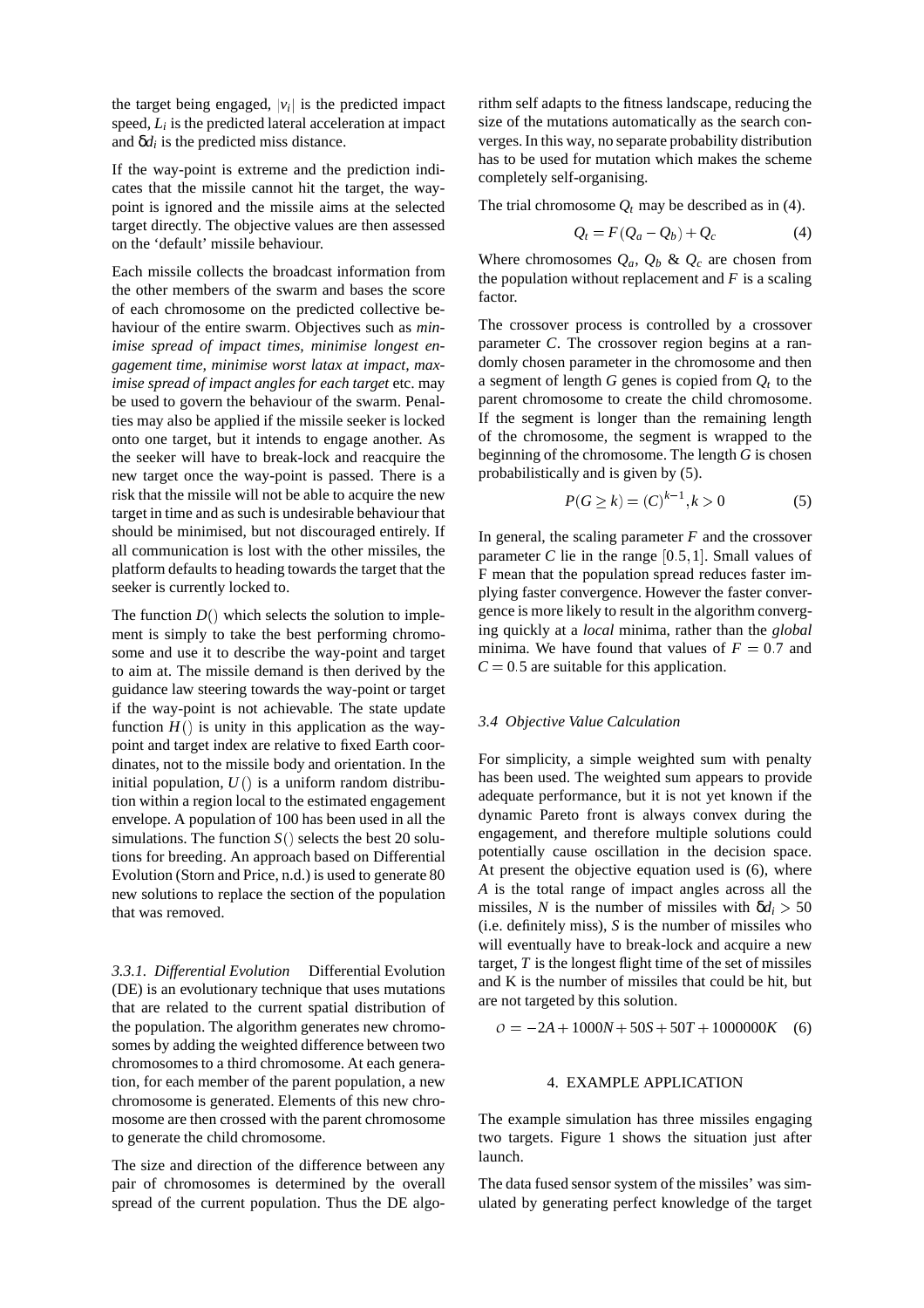

Figure 1. Scenario just after launch

location, velocity and acceleration, and then corrupting the data with Gaussian noise. Thus the forward predictions of the missiles vary considerably with each time step. The aerodynamic coefficients used in each of the local simulation models were corrupted by up to 10% from the true values used in the main missile simulation, thus introducing further errors and uncertainty into the predicted impact conditions. In the figures, the missiles are shown as diamonds, the targets as stars, the solid lines show trajectories actually flown and the dashed lines show the predicted trajectories. The dots indicate the spread of the top 20 way-points of each of the missile populations.

Figures 2, 3  $\&$  4 show the scenario at stages through the engagement. It is clear that the intercept angles range over nearly  $180^\circ$  and that both targets have been engaged successfully. It can also be seen that the CCOLEA populations cluster rapidly and allow smooth trajectories to be formed for the missiles.



Figure 2. Scenario during engagement at 1.5 seconds



Figure 3. Scenario during engagement at 3 seconds



Figure 4. Final trajectories at 5.7 seconds

## 5. CONCLUSIONS

The CCOLEA approach provides a comprehensive framework allowing multiple missiles to coordinate attacks on single or multiple targets. The framework also allows for data from multiple sensors to be fused easily, as the guidance requires estimates of missile and target positions etc. in absolute coordinates to be used. The results were generated using a highly nonlinear missile, combined with noisy measurements and uncertain system models. This shows clearly that the method is tolerant of complexity and many sources of error.

The parallel distributed processing allows todays high-speed processors to be exploited to the full. The larger the population size used, and the more accurate the missile simulations, the better the guidance will perform. As each missile only has to predict its own behaviour, swarms of heterogeneous swarms can be formed very easily.